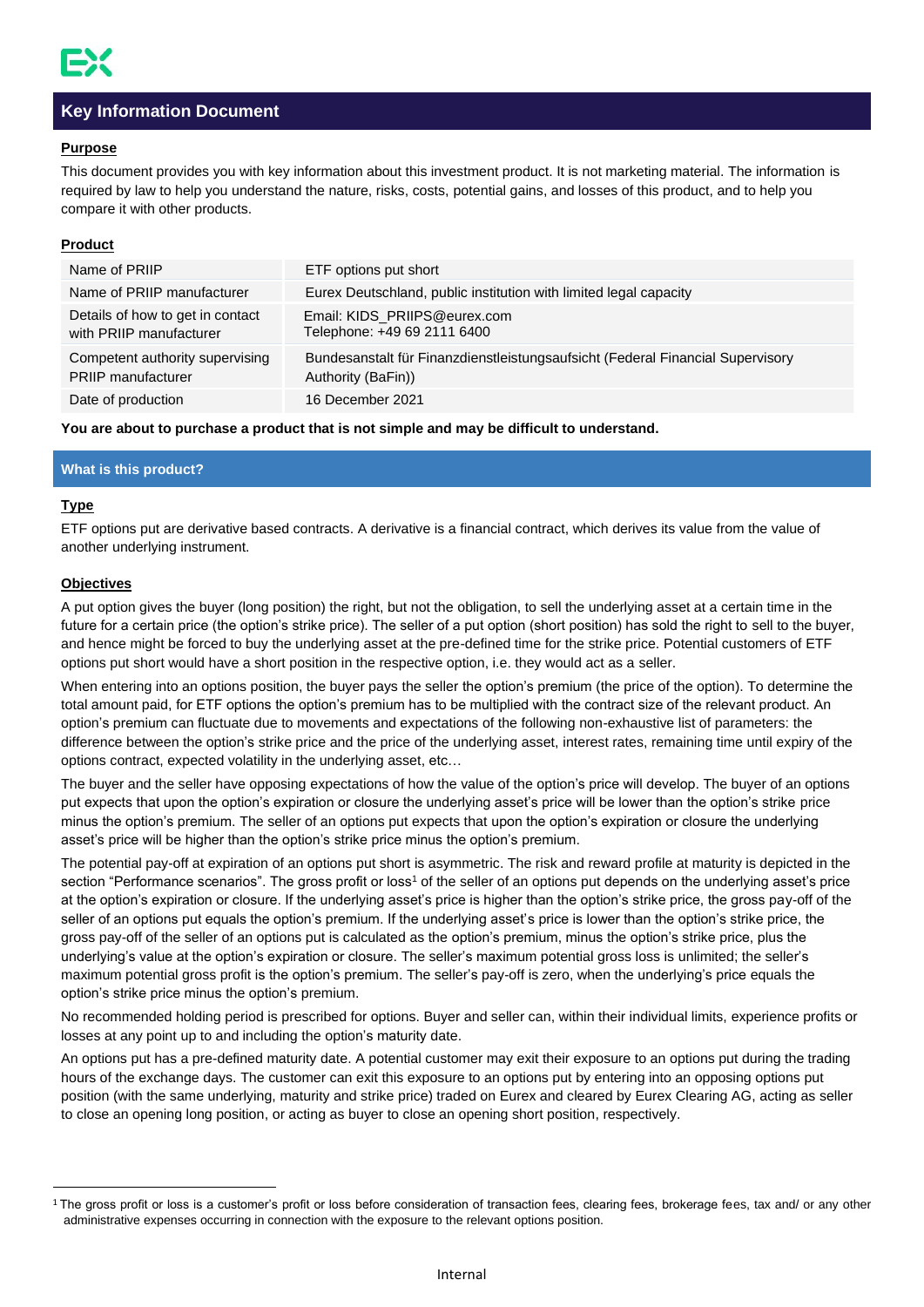In the highly unlikely event that an orderly functioning of markets would no longer be guaranteed, in accordance with the Exchange Rules, Eurex has an extraordinary right to suspend trading or to terminate positions.

Instruments which are referenced as the underlying for an ETF options position may include, but are not limited to:

a specific exchange traded fund (ETF).

### **Intended retail investor**

An exchange is a neutral trading platform, where various types of market participants can interact. Potential customers of ETF options put short comprise of retail clients, professional clients and eligible counterparties, who pursue a strategy of capital optimisation, leverage for the purpose of directional investing, arbitrage or hedging, and who may have a short-term, mid-term or long-term investment horizon. The potential customer could bare financial losses exceeding the initially invested capital, and does not require capital protection (repayment of the invested capital is not guaranteed). An ETF options put short is a product suitable for clients with extensive knowledge and/ or experience in derivative financial products.

### **What are the risks and what could I get in return?**

#### **Risk indicator**



The product can be held for the duration of a short-, medium- or long-term investment horizon.

The summary risk indicator is a guide to the level of risk of these products compared to other products. It shows how likely it is that a product will lose money because of movements in the markets or because we are not able to pay you.

We have classified these products as 7 out of 7, which is the highest risk class. This rates potential losses from future performance at a very high level. Options are leveraged products; initial costs of a customer, e.g. execution fees, assets deposited to secure the option's exposure, may account for only a small percentage of the traded contract's overall value. Small changes in the underlying's price can result in huge gains or losses.

**Be aware of currency risk. Depending on the chosen product, you will receive payments in a different currency, so the final return you will get will depend on the exchange rate between the two currencies. This risk is not considered in the indicator shown above.**

In some circumstances, you may be required to make payments to pay for losses. **The total loss you may incur may be significant.**

These products do not include any protection from future market performance so you could incur significant losses.

# **Performance scenarios**

This graph illustrates how your investment could perform. You can compare it with the pay-off graphs of other derivatives.



The graph presented gives a range of possible outcomes and is not an exact indication of what you might get back. What you get will vary depending on how the underlying will develop. For each value of the underlying, the graph shows what the profit or loss of the product would be at maturity. The horizontal axis shows the various possible prices of the underlying value on the expiry date and the vertical axis shows the profit or  $loss<sup>2</sup>$ .

Assuming an options put short position holds that you think the underlying price will increase.

The figures shown include all the costs of the product itself, but may not include all the costs that you pay to your advisor or distributor. The figures do not take into account your personal tax situation, which may also affect how much you get back.

Before entering into an ETF options put short, the customer must have made their own independent assessment on whether to enter into such a contract and decide as to whether the

respective product is appropriate or proper for themselves, based upon the customer's own judgment and the recommendation from the persons selling or advising. The scenarios indicated in the graph illustrate a range of possible returns for this product at maturity.

<sup>&</sup>lt;sup>2</sup> Please note that the profit or loss should be understood to be the gross profit or loss in this graph.